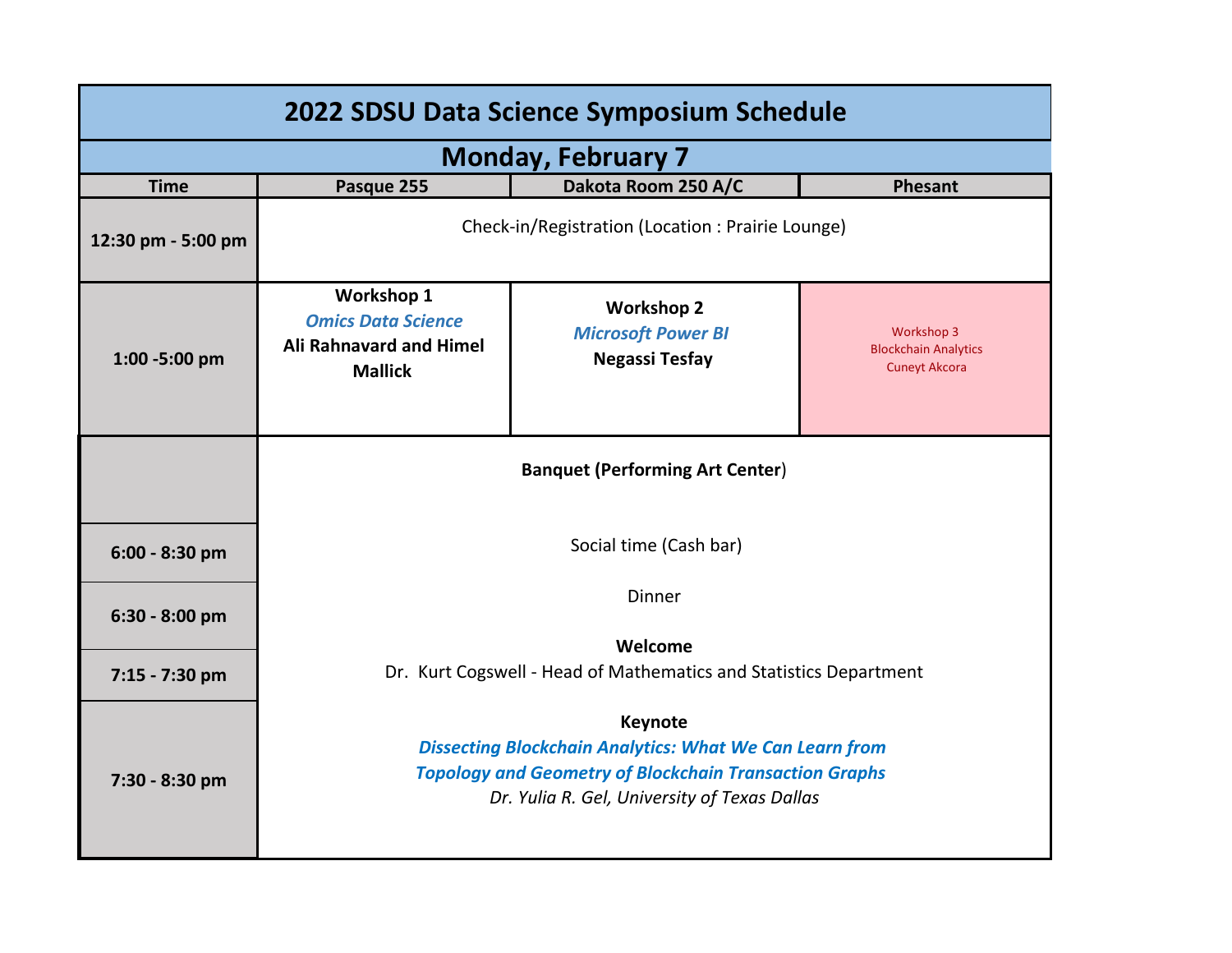|                     |                                                                                                                                                                                                                                                                                                                                                                                                                                                                                                                                                                                                                                                          | Tuesday, February 8                                                                                                                                                                                                                                                                                                                                                                  |                                                                                                                                                                                                                                                                                                                                                                                                                                                                                                          |                                                                                                                                                                                                                                                                                                                                                                                                                                                  |  |  |
|---------------------|----------------------------------------------------------------------------------------------------------------------------------------------------------------------------------------------------------------------------------------------------------------------------------------------------------------------------------------------------------------------------------------------------------------------------------------------------------------------------------------------------------------------------------------------------------------------------------------------------------------------------------------------------------|--------------------------------------------------------------------------------------------------------------------------------------------------------------------------------------------------------------------------------------------------------------------------------------------------------------------------------------------------------------------------------------|----------------------------------------------------------------------------------------------------------------------------------------------------------------------------------------------------------------------------------------------------------------------------------------------------------------------------------------------------------------------------------------------------------------------------------------------------------------------------------------------------------|--------------------------------------------------------------------------------------------------------------------------------------------------------------------------------------------------------------------------------------------------------------------------------------------------------------------------------------------------------------------------------------------------------------------------------------------------|--|--|
| <b>Time</b>         | Dakota Room 250 A/C                                                                                                                                                                                                                                                                                                                                                                                                                                                                                                                                                                                                                                      | Pheasant Room 253 A/B                                                                                                                                                                                                                                                                                                                                                                | <b>Herold Crest 253 C</b>                                                                                                                                                                                                                                                                                                                                                                                                                                                                                | Pasque 255                                                                                                                                                                                                                                                                                                                                                                                                                                       |  |  |
| 7:30 - noon         |                                                                                                                                                                                                                                                                                                                                                                                                                                                                                                                                                                                                                                                          |                                                                                                                                                                                                                                                                                                                                                                                      | Check-in / Luggage Check (Location: Volstorff Lounge)                                                                                                                                                                                                                                                                                                                                                                                                                                                    |                                                                                                                                                                                                                                                                                                                                                                                                                                                  |  |  |
| 7:45 - 8:15 am      | <b>Breakfast (Location: Volstorff B)</b>                                                                                                                                                                                                                                                                                                                                                                                                                                                                                                                                                                                                                 |                                                                                                                                                                                                                                                                                                                                                                                      |                                                                                                                                                                                                                                                                                                                                                                                                                                                                                                          |                                                                                                                                                                                                                                                                                                                                                                                                                                                  |  |  |
| 8:30-8:45 am        | <b>Opening Session</b><br>Welcome and Introduction: President Barry Dunn (Location: Volstorff B)                                                                                                                                                                                                                                                                                                                                                                                                                                                                                                                                                         |                                                                                                                                                                                                                                                                                                                                                                                      |                                                                                                                                                                                                                                                                                                                                                                                                                                                                                                          |                                                                                                                                                                                                                                                                                                                                                                                                                                                  |  |  |
| 8:45-9:45 am        |                                                                                                                                                                                                                                                                                                                                                                                                                                                                                                                                                                                                                                                          |                                                                                                                                                                                                                                                                                                                                                                                      | Keynote: Data Science before, during, (and after!) a global pandemic<br>Speaker: Dr. Justin Smith (Location: Volstorff B)                                                                                                                                                                                                                                                                                                                                                                                |                                                                                                                                                                                                                                                                                                                                                                                                                                                  |  |  |
|                     | <b>Session 1: Finance</b>                                                                                                                                                                                                                                                                                                                                                                                                                                                                                                                                                                                                                                | Session 2: Precision agriculture                                                                                                                                                                                                                                                                                                                                                     | <b>Session 3: Cancer Genomics</b>                                                                                                                                                                                                                                                                                                                                                                                                                                                                        |                                                                                                                                                                                                                                                                                                                                                                                                                                                  |  |  |
| 9:50-10:50 am       | Chair: Thomas B. - SDSU<br><b>The Role of Data Science in Fraud Detection</b><br>Michael Lim - TransUnion<br><b>Modeling Consumer Risk: A Comparison of</b><br><b>Logistic Regression, Scorecard, and Machine</b><br><b>Learning Models</b><br>Sommer West - Capital Services                                                                                                                                                                                                                                                                                                                                                                            | Chair: Dr. Hossein Moradi - SDSU<br>A vision guidance system on agricultural sprayers<br>reduces operator stress<br>Travis Burgers - Raven Industries<br><b>Dataset for Precision Agriculture Practices</b><br>Jiyul Chang-SDSU                                                                                                                                                      | Chair: Dr. Tobias Meissner - AVERA<br>Understanding the multi-scale heterogeneity in cancer<br>genomes<br>Anu Amallraja - Avera Cancer Institute<br>16 Year Life History and Genomic Evolution of an ER+ HER2-<br><b>Breast Cancer</b><br>Bing Xu-Avera Cancer Institute<br>Patient-specific analysis and visualization of cancer<br>pathways<br>Priya Swaminathan - Avera Cancer Institute                                                                                                              | Session 4 Unsupervised learning methods<br>Chair: Dr. Shuchismita Sarkar<br><b>Conditional mixture modeling and model-based</b><br>clustering<br>Yang Wang - College of Charleston<br>Model-based clustering of directed weighted<br>networks<br>Volodymyr Melnykov - The University Alabama                                                                                                                                                     |  |  |
| 10:50-11:00 am      |                                                                                                                                                                                                                                                                                                                                                                                                                                                                                                                                                                                                                                                          |                                                                                                                                                                                                                                                                                                                                                                                      | Networking break / Exhibitors (Location: Volstorff A)                                                                                                                                                                                                                                                                                                                                                                                                                                                    |                                                                                                                                                                                                                                                                                                                                                                                                                                                  |  |  |
| 11:00 am-12:00 noon | <b>Session 5: Finance</b><br>Chair: Thomas B. - SDSU<br><b>Equipment Finance Credit Risk Modeling - A</b><br><b>Case Study in Creative Model Development</b><br>& Nimble Data Engineering<br>Ed Krueger,<br>Landon Thomson, and Josh- Channel<br><b>Partners Finance</b><br><b>Discussion</b>                                                                                                                                                                                                                                                                                                                                                            | Session 6: Data Science and Startups<br><b>Chair: TBD</b><br><b>Decentralized Data Access and Analysis for</b><br><b>Cybersecurity Usecases</b><br>Craig Jorgensen - Customer Success Manager Query<br>Al                                                                                                                                                                            | <b>Session 7: Genomics</b><br>Chair: Xijin Ge - SDSU<br>Decoding infectious disease omics data: COVID-19 case<br>study<br>Ali Rahnavard - George Washington University<br>Tweedie mixed models for spatial transcriptomics and<br>digital pathology<br>Himel Mallick - Merck Research Labratories                                                                                                                                                                                                        | Session 8: Unsupervised learning methods<br>Chair: Dr. Shuchismita Sarkar<br><b>Studying contributions of variables to</b><br>classification<br>Yana Melnykov - The University of Alabama<br>Semi-supervised clustering of time-dependent<br>categorical sequences with application to<br>discovering education-based life patterns<br>Yingying Zhang - University of South Alabama                                                              |  |  |
| 12:00 - 1:00 pm     |                                                                                                                                                                                                                                                                                                                                                                                                                                                                                                                                                                                                                                                          |                                                                                                                                                                                                                                                                                                                                                                                      | Lunch (Volstorff B)                                                                                                                                                                                                                                                                                                                                                                                                                                                                                      |                                                                                                                                                                                                                                                                                                                                                                                                                                                  |  |  |
| $1:00 - 2:00$ pm    |                                                                                                                                                                                                                                                                                                                                                                                                                                                                                                                                                                                                                                                          |                                                                                                                                                                                                                                                                                                                                                                                      | <b>Poster session</b><br>Student poster competition (Location: Volstorff A)                                                                                                                                                                                                                                                                                                                                                                                                                              |                                                                                                                                                                                                                                                                                                                                                                                                                                                  |  |  |
| 1:00 - 2:25 pm      | <b>Job Fair/ Recruiting</b><br>Exhibitors (Location: Volstorff A)                                                                                                                                                                                                                                                                                                                                                                                                                                                                                                                                                                                        |                                                                                                                                                                                                                                                                                                                                                                                      |                                                                                                                                                                                                                                                                                                                                                                                                                                                                                                          |                                                                                                                                                                                                                                                                                                                                                                                                                                                  |  |  |
| 2:30 - 3:25 pm      | <b>Session 9: Methods</b><br>Chair: T. B. zoom session<br><b>Advances in Explanation-friendly Scorecard</b><br><b>Technology</b><br><b>Gerald Fahner - FICO</b><br><b>Forecasting During Uncertain Times</b><br>Lance Cundy -- Federal Reserve Bank                                                                                                                                                                                                                                                                                                                                                                                                      | <b>Session 10: Applications</b><br>Chair: TBD<br><b>Linguistic Cues in Disaster Relief Crowdfunding</b><br>Kari Sandouka- Dordt College<br><b>Factors of Significance for Graduating at a Private</b><br><b>College</b><br>Jennifer Schon, Northwestern College<br><b>Impacts on Student-Athletes' GPA at Northwestern</b><br><b>College</b><br>Jennifer Schon, Northwestern College | Session 11: The epidemiology of COVID-19<br><b>Chair: Emma Spors</b><br><b>Development and Evaluation of a Rural SARS-Cov-2</b><br><b>Hospital Admissions Predictive Model</b><br>Kayli Rageth- Avera Health<br>Data and Epidemiology: The Need to Educate the Public<br>Bonny Specker-South Dakota State University                                                                                                                                                                                     | <b>Session 12: Forensic Statistics</b><br><b>Chair: C. Saunders (SDSU) and A. Carriquiry</b><br>(lowa state un)<br><b>Topological data analysis of dynamic Ethereum</b><br>token networks<br><b>Yuzhou Chen - Princeton University</b><br><b>Forensic Handwriting Identification using</b><br><b>Random Forests and Score-based Likelihood</b><br><b>Ratios</b><br>Danica Ommen - Iowa State Universty Madeline<br>Q. Johnson, Boston Scientific |  |  |
| 3:25 - 3:30 pm      |                                                                                                                                                                                                                                                                                                                                                                                                                                                                                                                                                                                                                                                          |                                                                                                                                                                                                                                                                                                                                                                                      | <b>Break</b>                                                                                                                                                                                                                                                                                                                                                                                                                                                                                             |                                                                                                                                                                                                                                                                                                                                                                                                                                                  |  |  |
| 3:30 - 4:25 pm      | Session 13: Student speed session<br>Chair: TBD<br>On statistical estimates of the inverted Kumaraswamy Distribution under adaptive type-I<br>progressive hybrid censoring - Qingqing Li and Yuhlong Lio - USD<br>Generative Adversarial Networks in Tumor-Reglated Research: A Review and Agenda for Moving<br><b>Forward - Andrew Behrens - DSU</b><br>Development of strategies for estimating a response surface to characterize a black-box algorithm<br>in terms of a white-box algorithm - Cami Fuglsby-SDSU<br>Predicting automobile accident severity and hotspots using multinomial logistic regression<br>Zhuoyu Yang -Minot State University |                                                                                                                                                                                                                                                                                                                                                                                      | Session 14: Tools for Data Science<br>Chair: Dr. Zeng - Dakota State University (DSU)<br>Deploying Live Dashboard Data API using USDA Data APIs<br>to inform farmers/producers<br>Indira Fuyal and Paurakh Paudel - DSU<br><b>Fine-tuning Transformer-based Natural Language</b><br><b>Generation Algorithms for USDA Grains Reports</b><br>Winston Zeng - University of Arizona<br><b>Towards Long Term Impact of DL Models in Medical</b><br><b>Imaging</b><br>Kruttika Sutrave and Rajesh Godasu- DSU | Session 16: Methods<br>Chair: C. Saunders (SDSU) and A. Carrquiry (Iowa<br>state University)<br>How Do You Define a Circle? Perception and<br><b>Computer Vision Diagnostics</b><br>Susan Vanderplas - University of Nebraska-<br>Lincoln                                                                                                                                                                                                        |  |  |
| 4:30 - 5:00 pm      | <b>Closing Session</b><br>Thomas Brandenburger (Location: Volstorff B)<br>Winners of poster announcement                                                                                                                                                                                                                                                                                                                                                                                                                                                                                                                                                 |                                                                                                                                                                                                                                                                                                                                                                                      |                                                                                                                                                                                                                                                                                                                                                                                                                                                                                                          |                                                                                                                                                                                                                                                                                                                                                                                                                                                  |  |  |